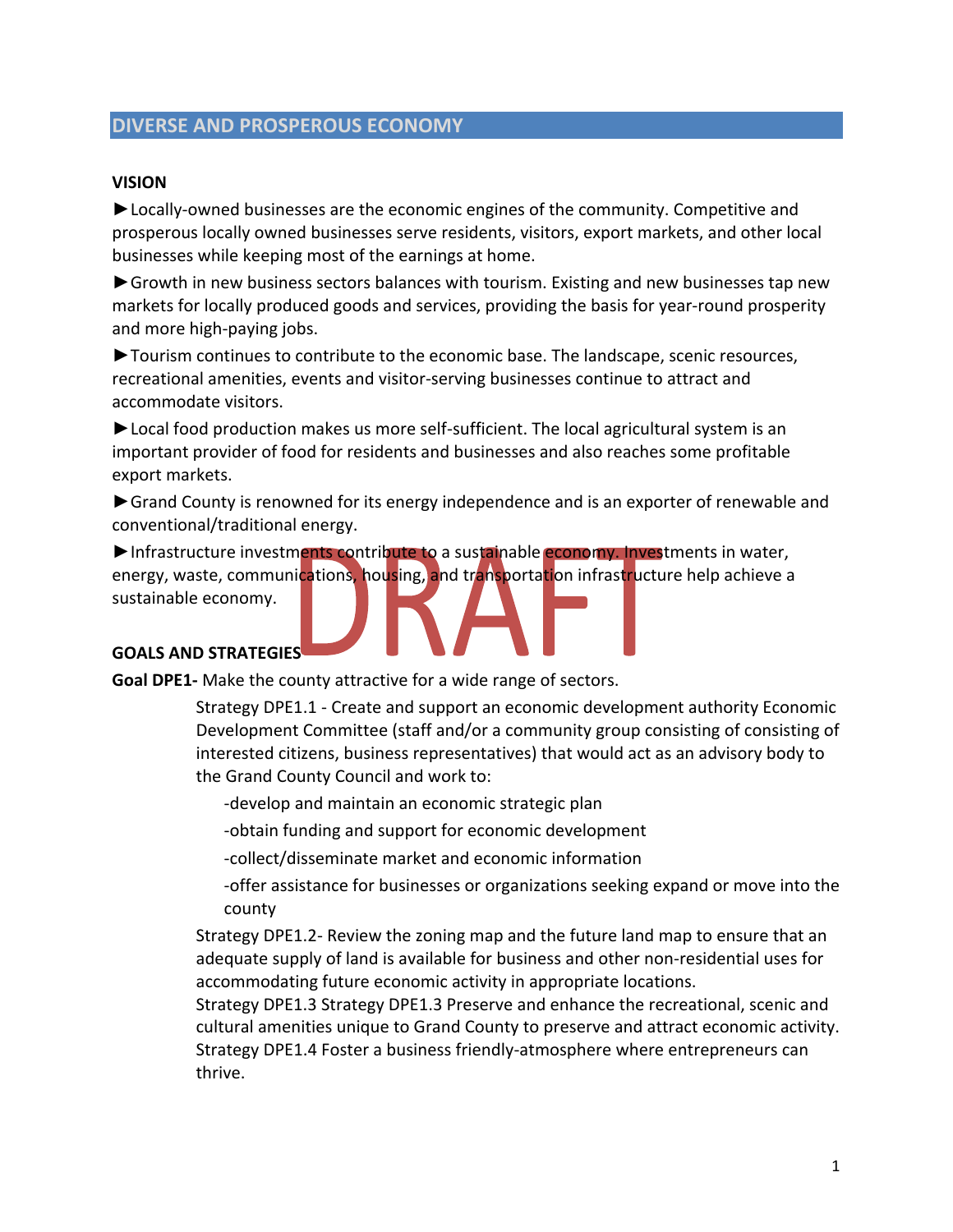Strategy DPE1.5 Grand County will continue to support the new hospital and other related activities to improving health care services and creating job opportunities. Strategy DPE1.6 Support the development of a 4‐year college and other institutions that enhance the capacity of the workforce.

**Goal DPE2‐** Facilitate business development with land use standards and review processes that are clear, predictable, consistent, fair, timely and cost effective.

> Strategy DPE2.1 ‐ In consultation with businesses, developers and land use applicants, staff will examine the land use code procedures to reduce the times an applicant has to appear before a review or decision‐making body.

> Strategy DPE2.2 Ensure adequate opportunities for public involvement during land use development review.

Strategy DPE2.3 ‐ In consultation with businesses, developers and other land use applicants, staff will review the land use code to ensure that standards and procedures are clear and do not contribute to disagreement or confusion.

**Goal DPE3‐** Support the development and maintenance of infrastructure necessary for a sustainable local economy. (Also see Transportation)

> Strategy DPE3.1 Continue to coordinate with City of Moab and special service districts to provide sewer, water, and transportation infrastructure to accommodate

efficient growth in appropriate areas. Strategy DPE3.2 Continue to coordinate with the City of Moab on annexation into efficient and appropriate growth areas accommodating both residential and nonresidential development.

Strategy DPE3.3 Support and participate in planning for locally produced sustainable energy and its transport by improving electricity infrastructure to the underserved areas of the county such as along the I‐70 corridor and by upgrading the capacity of existing power lines in the Spanish Valley and in Castle Valley.

Strategy DPE3.4 Support natural resource development that generates revenues to help provide needed capital to help pay for infrastructure improvements needed to achieve economic diversity / attract new businesses.

**Goal DPE4‐**Support the continuance of agriculture with incentives and flexibility.

Strategy DPE4.1‐ Support efforts initiated by landowners to create Agriculture Protection Areas using state legislation (Utah Code Title 17/Chapter 41). Strategy DPE4.2‐ Encourage willing landowners to take advantage of tax incentives by placing agricultural conservation easements on property they wish to keep in agriculture as directed by state legislation.

Strategy DPE4.3‐ Evaluate if the land use code contains barriers for agriculture and value‐added agricultural production such as building setbacks, food stand regulations or home occupations standards and make revisions to reduce barriers. Strategy DPE4.4‐ Offer increased residential density as an incentive for developers to set aside irrigated agricultural land and keep some of the property in agriculture.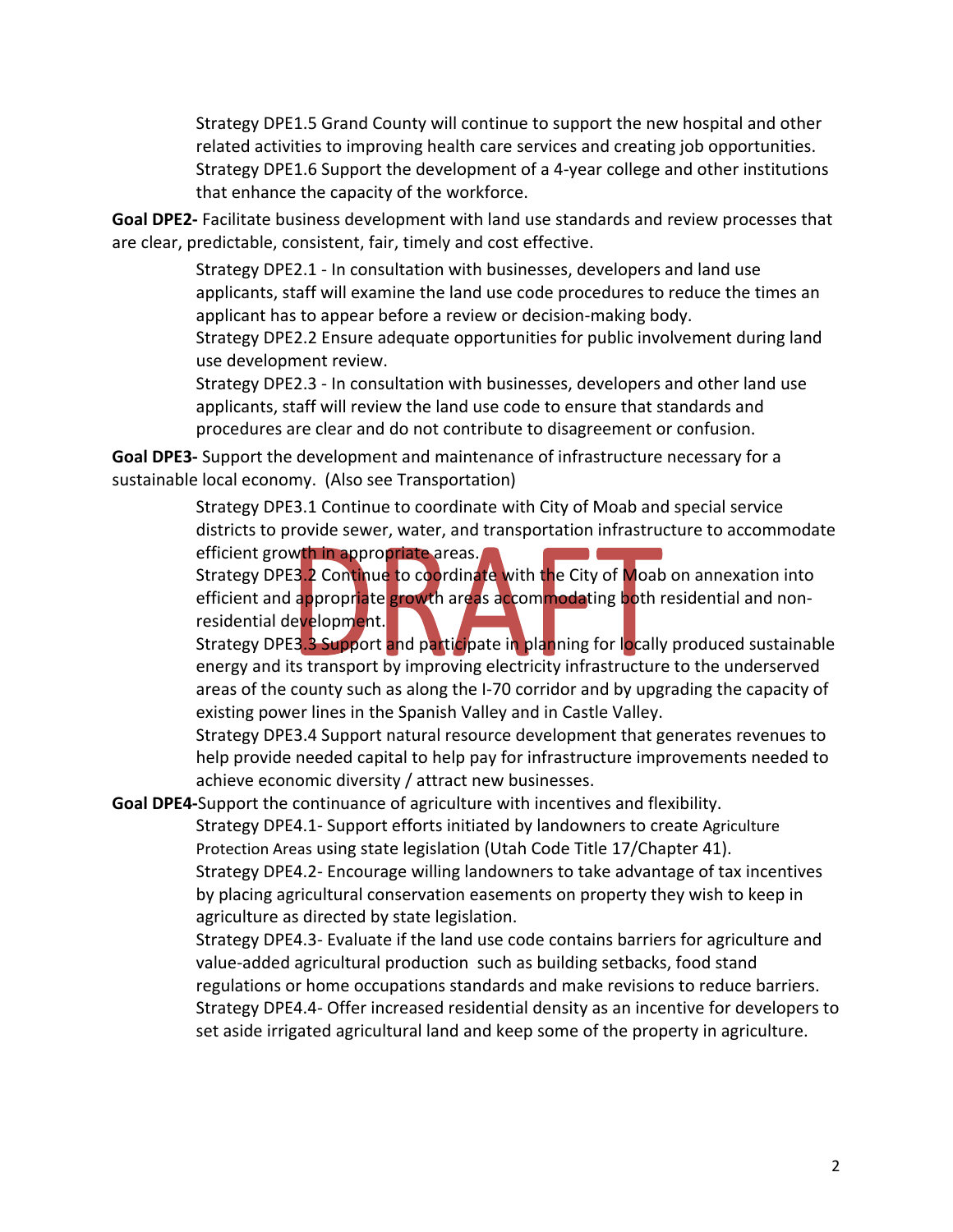# **ECOLOGY, WATER, AND AIR**

#### **VISION**

►Comprehensive management of aquifers and watersheds ensures plenty of high‐quality water. Land owners, land managers, local governments, and water/sewer service providers work in partnership to manage watersheds to maintain or enhance water quality and quantity for current and future generations.

►The community strives toward an energy‐efficient future. There are abundant opportunities to recycle, use alternative transportation, and use renewable and alternative energy.

►Air quality is in pristine condition. The community works to preserve or improve air quality at the local level.

►Fluid and solid mineral development minimizes impacts on ecology and scenery while benefiting the economy. The best technology and mitigation techniques are required for oil and gas and mining companies to protect the natural amenities and resources the community depends upon.

►Wildlife habitat is preserved and restored. Invasive weeds are reduced and native species thrive. Wildlife corridors connect natural areas throughout the county creating ecosystem linkages and improving wildlife vitality. Wetlands and riparian habitats are intact.

# **GOALS AND STRATEGIES**

**Goal EWA1‐** Minimize impacts of natural hazards on properties and people.

Strategy EWA1.1‐ Avoid development in natural hazard areas unless no other option exists on a property in which case impacts on other properties nearby and hazards to occupants and structures on the property need to be mitigated. Strategy EWA1.2‐ Keeping development out of the floodplain or major drainage ways is the top priority for natural hazard avoidance.

Strategy EWA1.3‐ Improve base mapping for natural hazards planning.

#### **Goal EWA2‐** Address risks to the drinking water supply.

Strategy EWA2.1‐ Continue to encourage development and use of centralized sewage treatment systems in populated areas (also see Development Patterns). Strategy EWA2.2‐ Revisit the Water Source Protection Overlay zone district (L.U.C. 4.5) to ensure that it addresses risks to the long term drinking supply. Strategy EWA2.3‐ Map the Watershed Protection Overlay zoning district along the state‐approved drinking water source protection zone boundaries. Strategy EWA2.4 ‐ Map the approximate boundaries of Glen Canyon and Castle

Valley sole source aquifers in the general plan.

Strategy EWA2.5 ‐ Protect against contamination of the Glen Canyon or Castle Valley aquifers by hazardous materials with development permit standards and review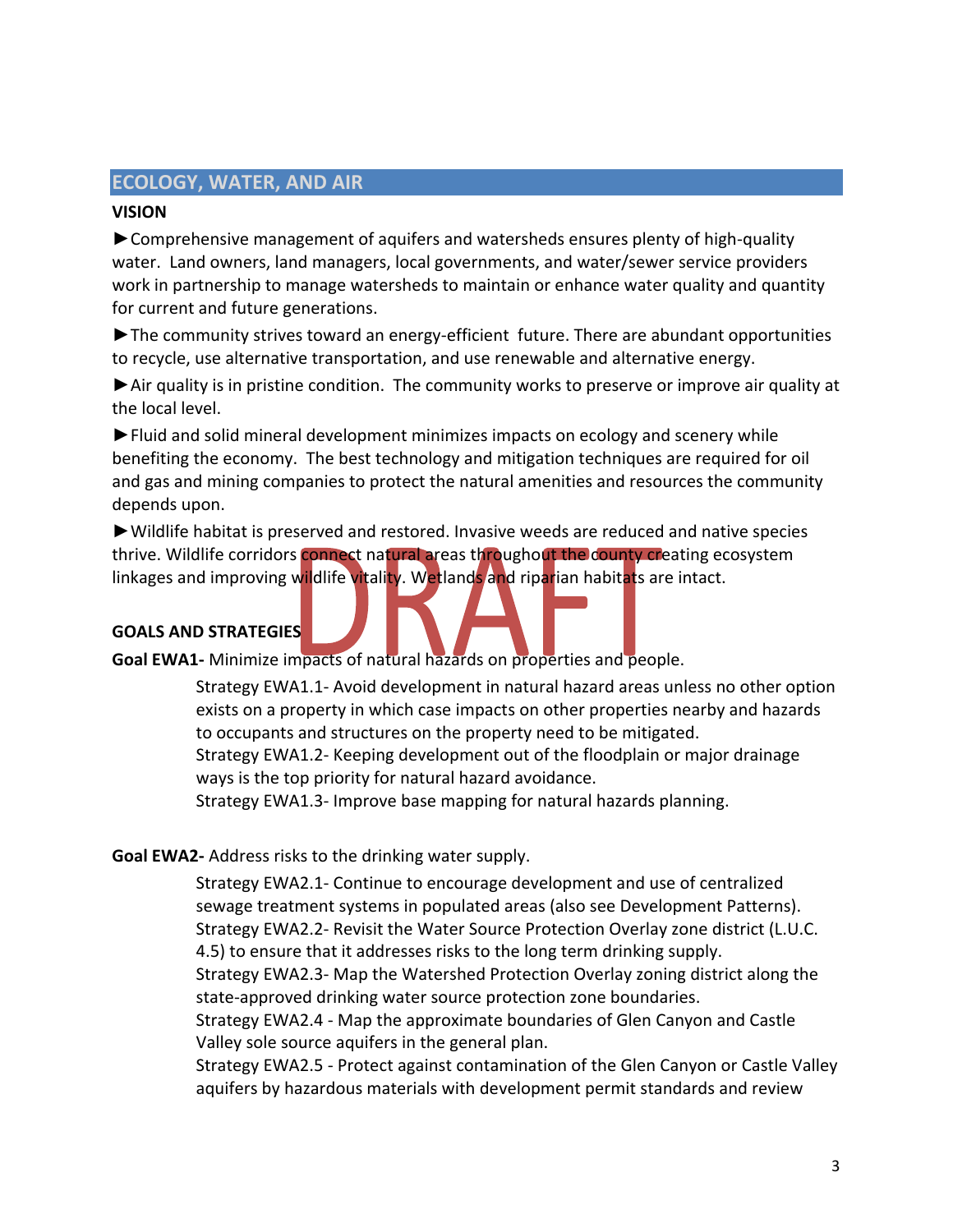procedures that are aligned with state/federal water quality rules and regulations and are designed to mobilize state/federal water quality enforcement.

**Goal EWA3‐** Preserve wetlands and riparian habitats.

Strategy EWA2.1‐ Focus on riparian and wetland areas as high‐priority open space in the land use code.

Strategy EWA2.2‐ Identify priority riparian public trail corridors and acquire property and/or easements from willing landowners as opportunities arise.

Strategy EWA2.3 ‐ Establish trail design standards that minimize impacts on sensitive riparian corridors.

Strategy EWA2.4 ‐ Support the establishment of a citizen run local land trust to acquire land and facilitate the establishment of conservation easements.

**Goal EWA4 ‐** Minimize health risks from air pollution and sustain Class I air quality.

Strategy EWA3.1 Create an environmental quality staff position within county. Strategy EWA3.2 Encourage the National Park Service to establish air quality monitoring at north end of Arches National Park.

Strategy EWA3.3 Align development permit standards and review procedures with state/federal air quality rules and regulations and mobilize state/federal air quality agencies for enforcement.

Strategy EWA3.4 Enforce dust regulations in the land use code.

Strategy EWA3.5 Establish and sponsor an air quality committee to compile and distribute data to local and regional air quality agencies and maintain relations with State and Federal air quality agencies.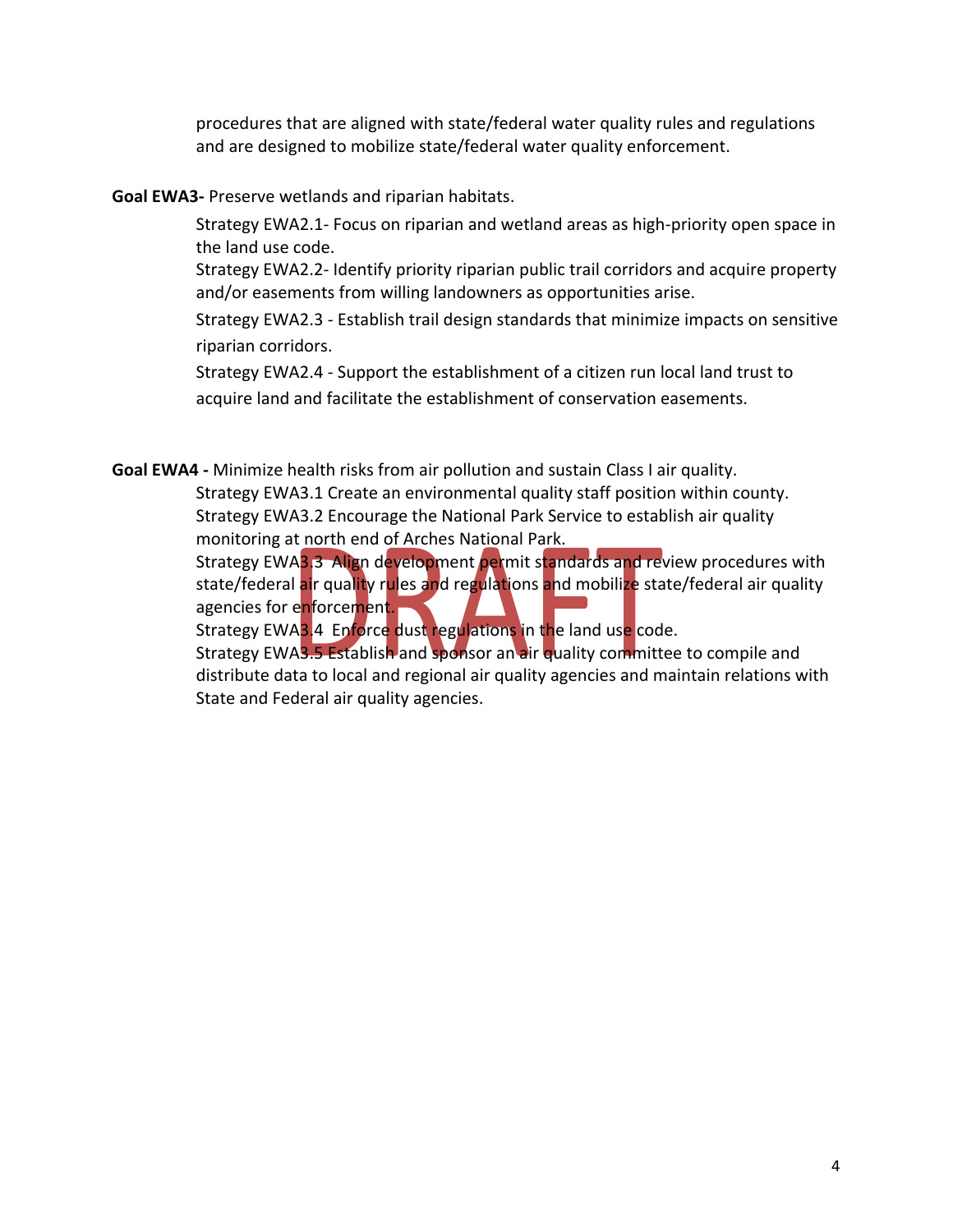#### **DEVELOPMENT PATTERNS**

#### **VISION**

►Development patterns are fiscally responsible. Moab and the other towns are the centers of activity and attract quality development in and near them. Focused growth areas are supported by new or enhanced infrastructure and the utilization of existing infrastructure.

►Ample housing choices are designed and priced to fit local earning power, ages, and abilities. Government policies and business decisions result in the more affordable housing on-theground.

► Citizens are able to live and work in the county because of a well-planned mix of housing types and price‐ranges in diverse and vibrant neighborhoods near employment and services. There are effective programs to produce housing choices for the elderly and those earning less than median income.

►Efficiency, conservation, and design reduce energy demand. More compact development patterns reduce driving and increase opportunities for alternative modes of transportation.

►Open space is integrated into development preserving scenery and agricultural/irrigated land. The permanent open space inventory enhances the quality of life and visitor experiences. Innovative programs support agricultural viability and keep land in agricultural production without regulations that diminish land values.

► Scenic resources are intact. Structures and other improvements are designed and sited to reduce impacts on scenic resources. Scenic resources are an important consideration for land conservation entities working in the area.

►Business development is economically feasible, ecologically responsible and fits the community. Business development diversifies the economy, creates jobs and business activity that fit the needs and preferences of the workforce and residents, and is designed and located to avoid damaging natural amenities and resources.

►The County guides development in a way that is symbiotic with municipalities, neighborhood communities, property owners, and the Northern Ute Tribe. Communication across the community is effective and citizens are confident in county government. Land use planning with an engaged public remains relevant as the community evolves.

#### **GOALS AND STRATEGIES**

**Goal DP 1‐** Support and participate in the implementation of the Grand County and City of Moab Housing Study and Affordable Housing Plan.

> Strategy DP1.1 Increase density incentives for affordable housing. Strategy DP1.2 Only allow new MFR zones if there is an affordable housing component of the project.

Strategy DP1.3 Align code definitions of affordable housing with the Grand County and City of Moab Housing Study and Affordable Housing Plan.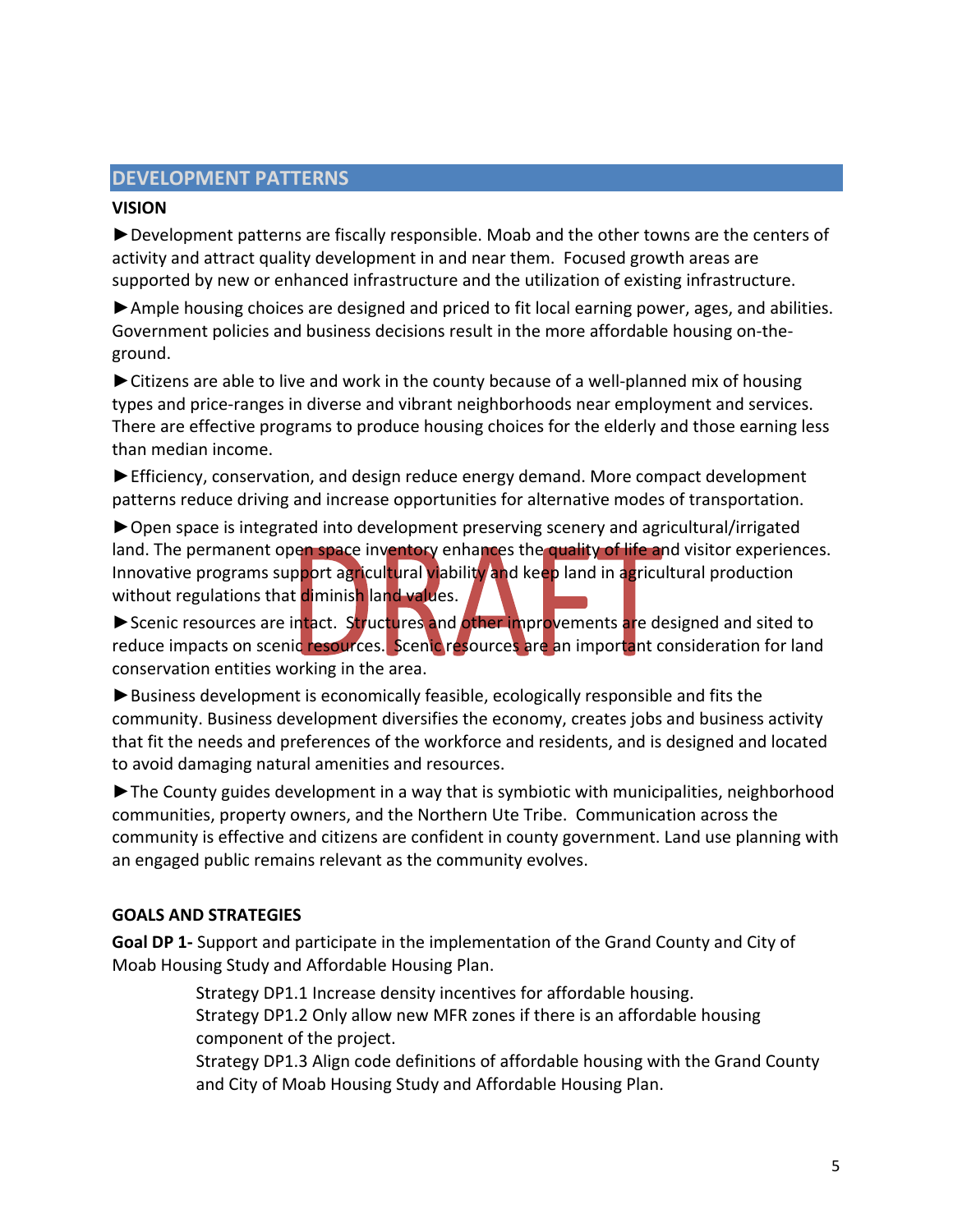Strategy DP1.4 Develop a fee in lieu for affordable housing units required by the current land use code and use the revenue to help build affordable housing. Strategy DP1.5 Encourage efforts to provide temporary shelter during winter months for vulnerable populations.

**Goal DP 2‐** Focus future development in centers where existing and planned infrastructure can accommodate it and so that people can live close to where they work and get goods and services.

> Strategy DP2.1‐ Encourage mixed residential and business development and re‐ development projects in the commercial zone districts in the US 191 South corridor. Strategy DP2.2‐ Designate rural centers that can be served efficiently by existing and planned infrastructure where future non‐residential and residential development will be encouraged.

Strategy DP2.3‐ Develop a US 191 south corridor gateway plan.

Strategy DP2.4‐ Enter into an inter‐local agreement with San Juan County to provide for the regulation of development served by any allowed infrastructure service extension from GWSSA ‐‐ e.g., steep slopes, ridgelines, riparian areas, clustering to maintain rural character.

#### **Goal DP 3‐** Minimize impacts of development on scenic resources.

Strategy DP3.1- Improve implementation and enforcement of ridgeline protection standards by mapping ridgelines referred to in the land use code and requiring the placement of height poles for proposed structures on or near ridgelines.

Strategy DP3.2‐ Continue to implement land use code standards focused on the US 191 North Corridor directing that buildings blend into the natural setting and do not draw visual attention.

Strategy DP3.3 ‐ Map priority scenic landscape features and encourage developers to set them aside as voluntary open space.

Strategy DP3.4 ‐ Continue to implement lighting regulations in the land use code for future development and enforce lighting regulations during the building permit and certificate of occupancy process.

#### **Goal DP 4‐ Promote community clean‐up.**

Strategy DP4.1‐ Amend the land use code to require applicants seeking development permits to remove or screen visible refuse and debris on the property proposed for development.

Strategy DP4.2‐ Initiate a public information campaign promoting the benefits of clean‐up efforts and recycling and risks to health and safety issues from refuse and debris.

Strategy DP4.3‐ Update the enforcement section in the land use code to implement a clear process for enforcement of refuse and debris regulations.

‐Establish a clear definition of *refuse and debris*.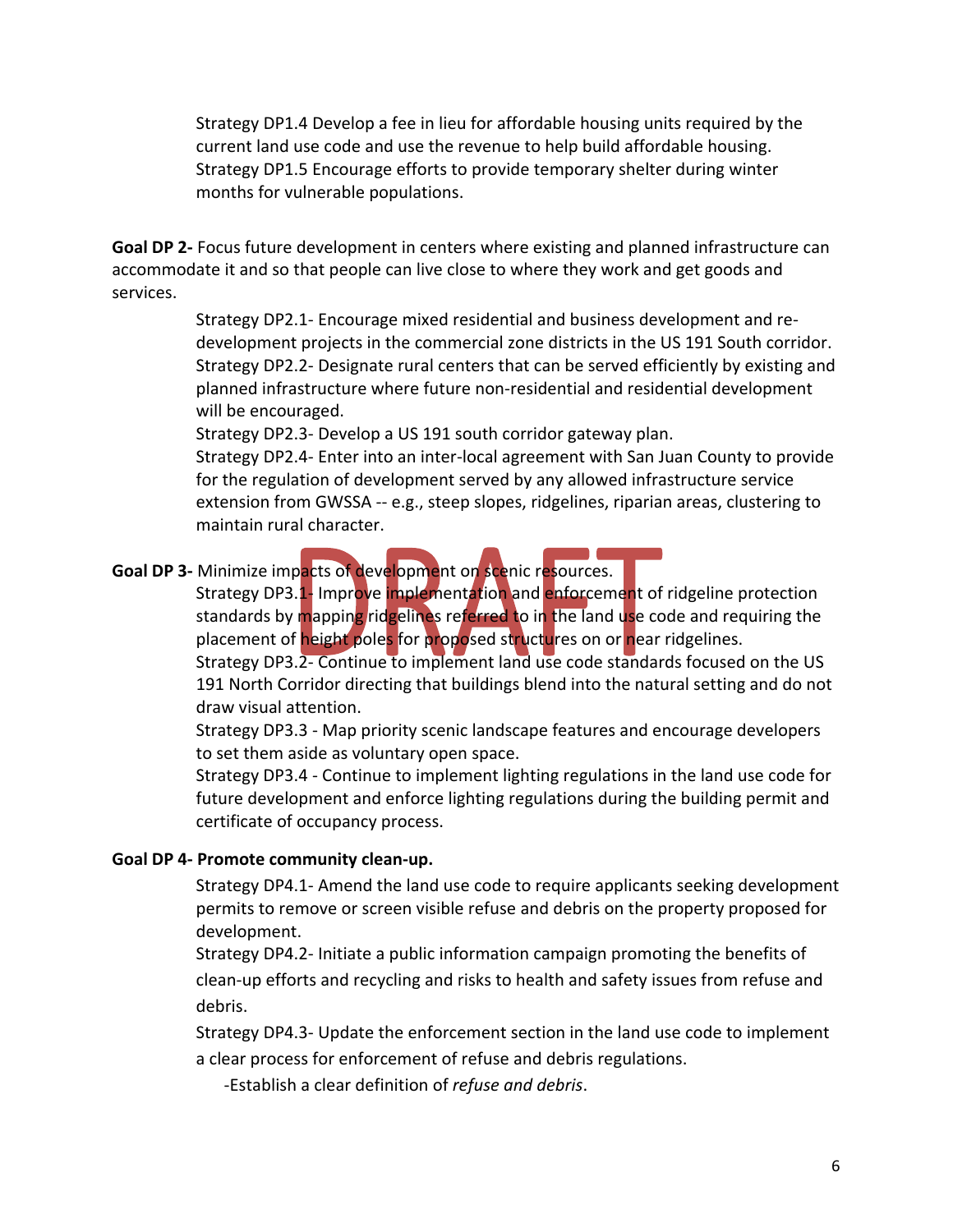‐Be responsive to citizen complaints about refuse and debris violations.

‐Establishment of county staff capacity/responsibilities,

‐Violation documentation,

‐Timing/clean‐up deadlines,

‐County initiated cleanup and cost recovery.

Strategy DP4.4‐ Continue voucher program, allowing a free truck load of junk ‐‐ particularly during the notice period for persons cited for a zoning, refuse and debris, violation.

Strategy DP4.5‐ Investigate the possibility for mandatory trash pick‐up in the Spanish Valley, similar to the Moab City program.

Strategy DP4.6 – Include clean‐up and design standards in a US 191 south corridor gateway plan for future development.

# DRAFT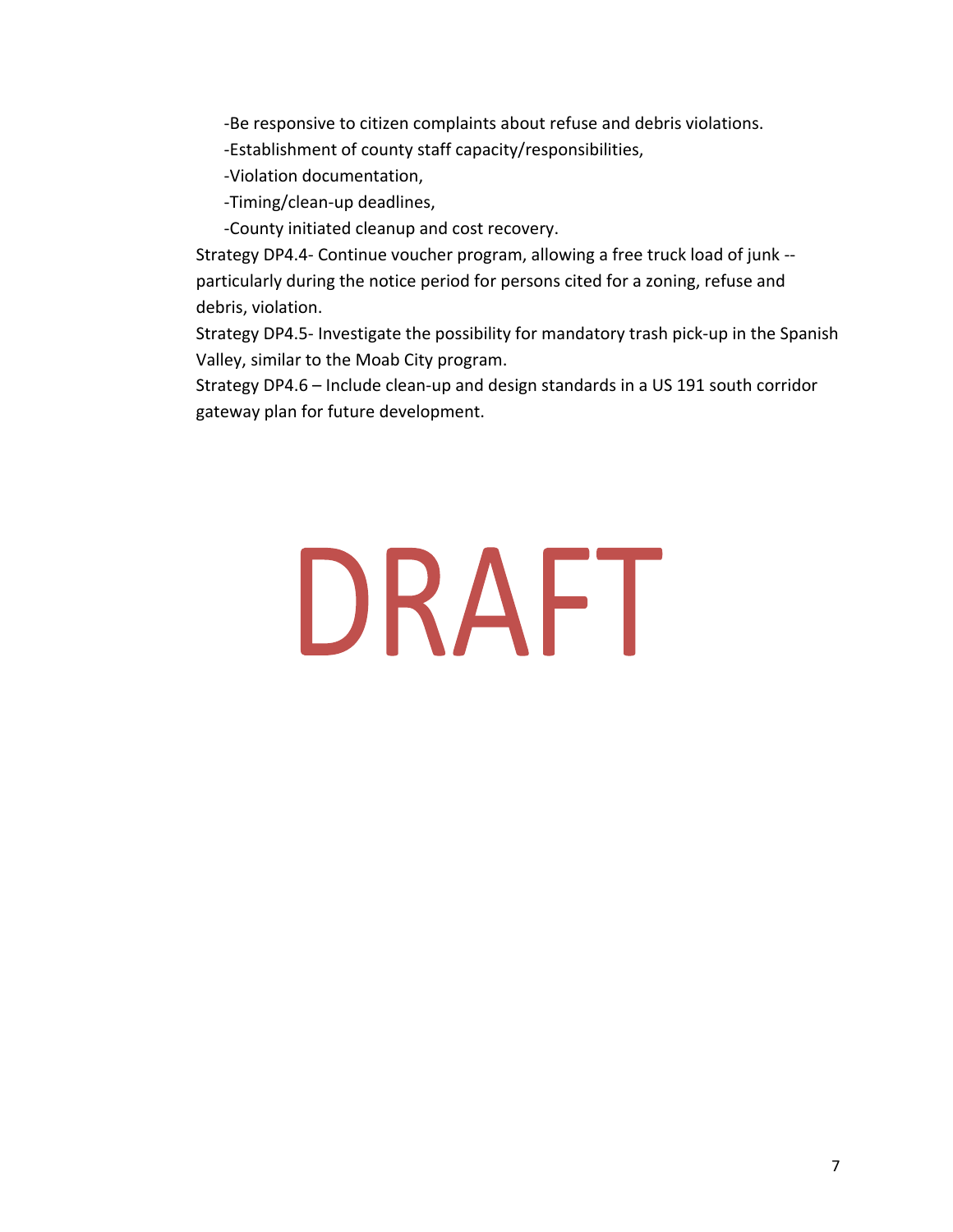#### **TRANSPORTATION**

#### **VISION**

►Rural roads are functional and safe for street‐legal motor vehicles. Rural roads are compatible with the rural setting with low speeds. Capital improvements focus on safety.

► Roads in and near population and employment centers have biking lanes or parallel paths. As roads are redeveloped or added in and near population and employment centers, bike lanes/paths are added to make roads safer for drivers and cyclists**.** 

#### **GOALS AND STRATEGIES**

**Goal T1‐** Continue to focus county transportation infrastructure improvements on Moab as the heart of the community.

> Strategy T1.1‐ Prioritize improvements near the City of Moab moving south through the Spanish Valley

> Strategy T1.2‐ Prioritize improvements to existing East‐West roads and intersections connecting Spanish Valley neighborhoods to US 191 (Spanish Trail Road, Mill Creek Drive, San Jose Rd., Sage Ave, Resource Road, Beeman Road).

Strategy T1.3-Improve the North-South collector roads and intersections: Spanish Valley Drive, Mill Creek Drive, and Murphy Lane.

Strategy T1.4- Include bike lanes and/or multi-modal pathways along the North-South Collector roads (Spanish Valley Drive, Mill Creek Drive) and the major East-West connections to US 191 as they are improved.

Strategy T1.5‐ Once existing infrastructure is improved, plan for and build additional East‐West roads to connect Murphy Lane, Spanish Trail Road, and US 191.

Strategy T1.6 ‐ Explore revenue generating activities (mineral lease and payment in lieu of taxes) for the county approved transportation special service district.

Strategy T1.7 ‐ Continue to maintain an up‐to‐date transportation improvements plan and update development impact fees to ensure that future development pays its share of the cost of capital improvements.

Strategy T1.8 ‐ Adopt a complete streets policy in and near population centers for new road construction and road rebuilding.

**Goal T2‐** Continue to work in partnership with Utah Department of Transportation and the City of Moab to improve US Highway 191 south of Moab and its intersections to balance the need for safe local access with the need to accommodate through traffic.

> Strategy T2.1‐ Work in partnership with Utah Department of Transportation and the City of Moab to develop multi‐modal pathways and related improvements parallel to US 191.

> Strategy T2.2‐ Work in partnership with Utah Department of Transportation and the City of Moab to develop an access management plan for the US 191 south corridor. Strategy T2.3‐ Preserve the internal circulation of existing subdivisions as US Highway 191 and its accesses are improved.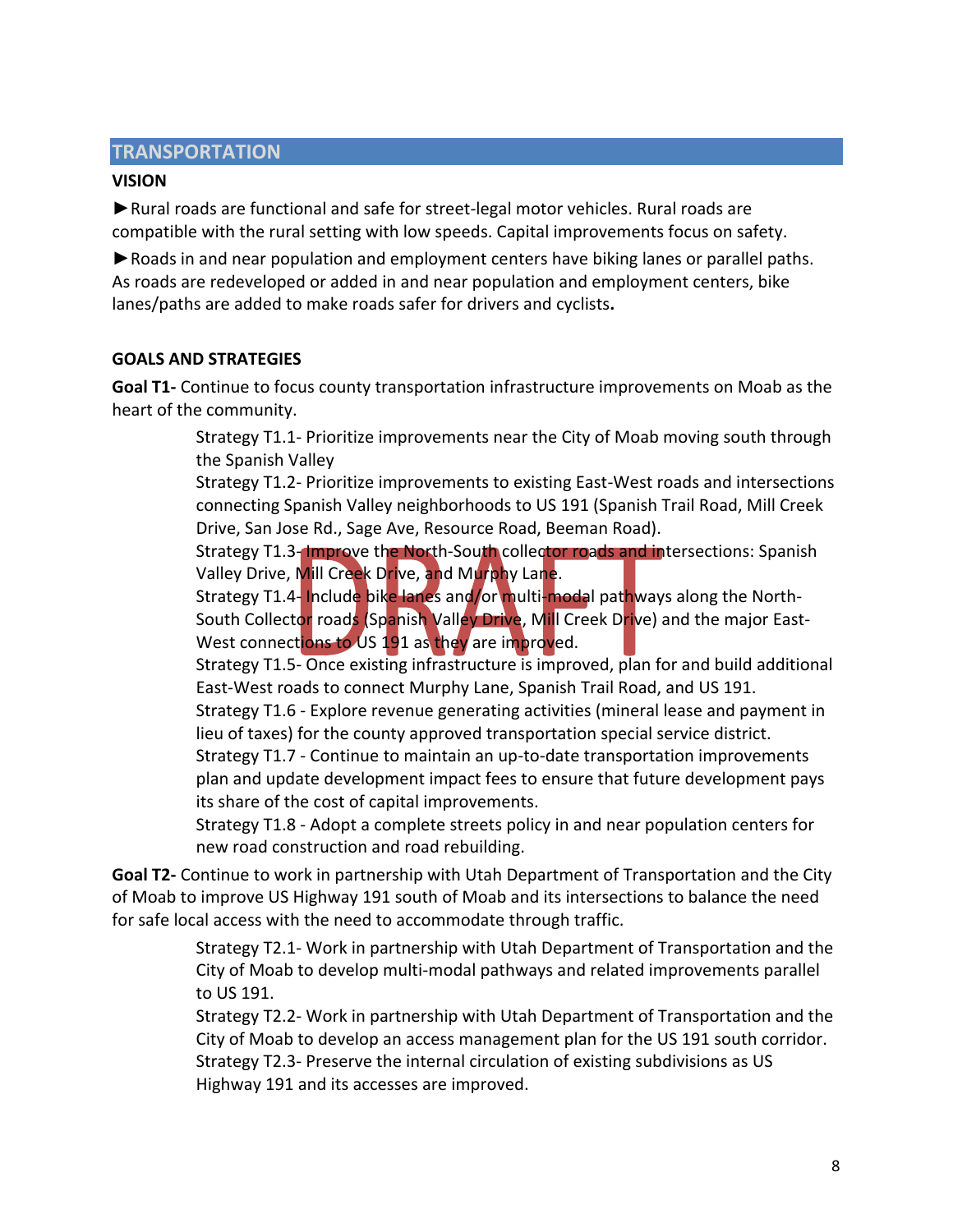Strategy T2.4‐ Work with Utah Department of Transportation to evaluate and enforce speed limits on US Highway 191 to protect motorists, pedestrians and bicyclists.

# DRAFT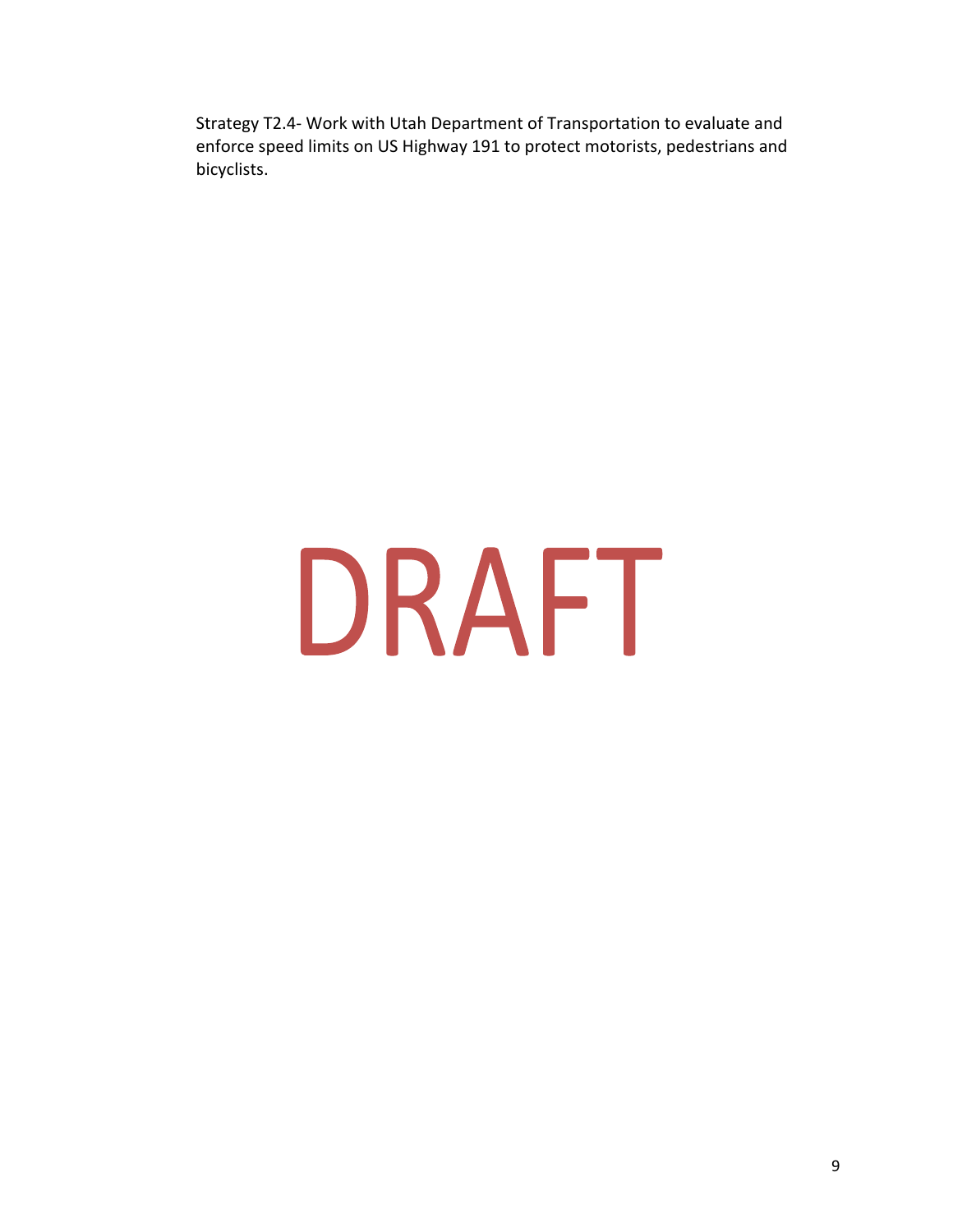# **RECREATION AND ACCESS**

#### **VISION**

►There are ample trails and places to recreate. There are recreational opportunities for all ages and abilities. A safe and well‐maintained bicycle‐ and pedestrian‐friendly trails network encourages recreation while providing alternative transportation.

►A diverse mixture of recreational opportunities exists. There is a balance of active recreational facilities, organized sports and recreational activities for youth and adults, and backcountry recreation opportunities.

►Backcountry trails and roads offer opportunities for recreation for all preferences. Users of all types, including motorized, non‐motorized, equestrian, cycling, pedestrian, and others can find a place to enjoy their activity. Neighborhood trailheads and trails provide quick entry to a natural setting.

►There is free access to public lands within proximity to town.

#### **GOALS AND STRATEGIES**

**Goal RA1‐** Implement the trails plan as created and amended by Trail Mix. (also see Transportation).

> Strategy RA1.1- Identify priority riparian public trail corridors and acquire property and/or easements from willing landowners as opportunities arise.

> Strategy RA1.2 - Establish trail design standards that minimize impacts on sensitive riparian corridors.

Strategy RA1.3 ‐ Develop a fee in lieu of the voluntary open space incentives offered in the land use code and use revenues to purchase land/easements and construct public trails.

Strategy RA1.4 ‐ Classify public trail corridors and access to public lands as *primary open space* (top‐priority to set‐aside) in voluntary open space provisions in the land use code.

Strategy RA1.5‐ Development proposals should include dedication of easements that maintain access through historic corridors and to public lands and connect to existing and planned trails.

**Goal RA2 ‐** Identify special places unique to Grand County in close proximity to Moab where historic access should be maintained: MillCreek, Pritchard Canyon.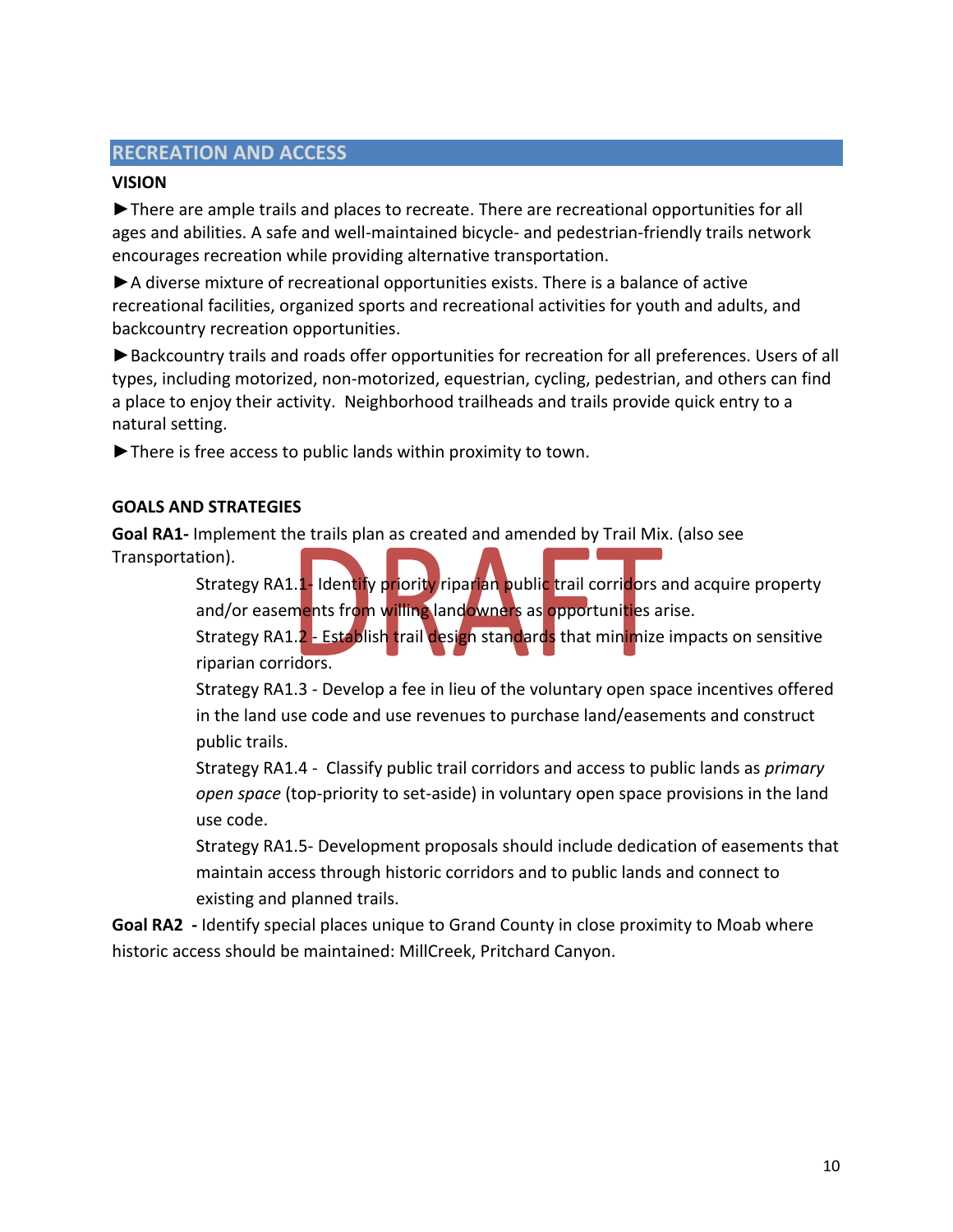#### **PUBLIC LANDS**

#### **Economic Use of Public Lands**

Public Lands Policy 1. Grand County encourages the expeditious processing of use permits for economic uses of public lands consistent with the policies of this Plan, and specifically, film, mineral extraction and recreation, for the benefit of Grand County. To this end, the County encourages the completion of base environmental studies necessary to process applications expeditiously.

#### **Watershed Management**

Public Lands Policy 2. Grand County will work to protect watersheds from activities and uses that are injurious to them. Public agencies are encouraged to adopt policies that enhance or restore watersheds for Moab, Spanish Valley and Castle Valley. Grand County will support classification of the aquifers for these valleys at the highest possible quality standard. The County encourages the agencies managing the public land in the EPA's sole source aquifer recharge areas for Moab, Spanish Valley and Castle Valley to define "proper functioning condition" to include capturing rainfall into the groundwater aquifer at nondegraded rates.

Public Lands Ownership and Exchanges

Public Lands Policy 3. Grand County supports BLM‐SITLA exchanges that are advantageous to Grand County residents for reasons such as: (a) protection of community watersheds; (b) protection of lands that are important to county residents for recreational, or other economic values; (c) protections of lands in Grand County from developments that might otherwise lead to a net increase in county cost for infrastructure and public services; or (d) consolidation of land ownership patterns to reduce fragmentation.

Public Lands Policy 4. Grand County supports the general retention of federal ownership of federal lands in Grand County. Any increase in federally managed lands, such as the expansion of the National Park System, should not be at the expense of County revenues and should offer a clear rationale for benefit to county citizens. The County shall be a collaborating agency in any consideration of National Park system expansion.

#### **National Park Service Coordination**

Public Lands Policy 5. Grand County will obtain national park service input and involvement in zoning decisions and proposed developments that have the potential to degrade park resources or park visitors' experiences. Park visitation – and by extension the ecological health of the parks and integrity of vistas – is important to the economy of Grand County.

#### **Travel Management Plan**

Public Lands Policy 6. Grand County encourages federal and state land‐management agencies to develop and implement a Travel Management Plan for their public lands within Grand County, to include designated roads, official trails, and approved "motor vehicle open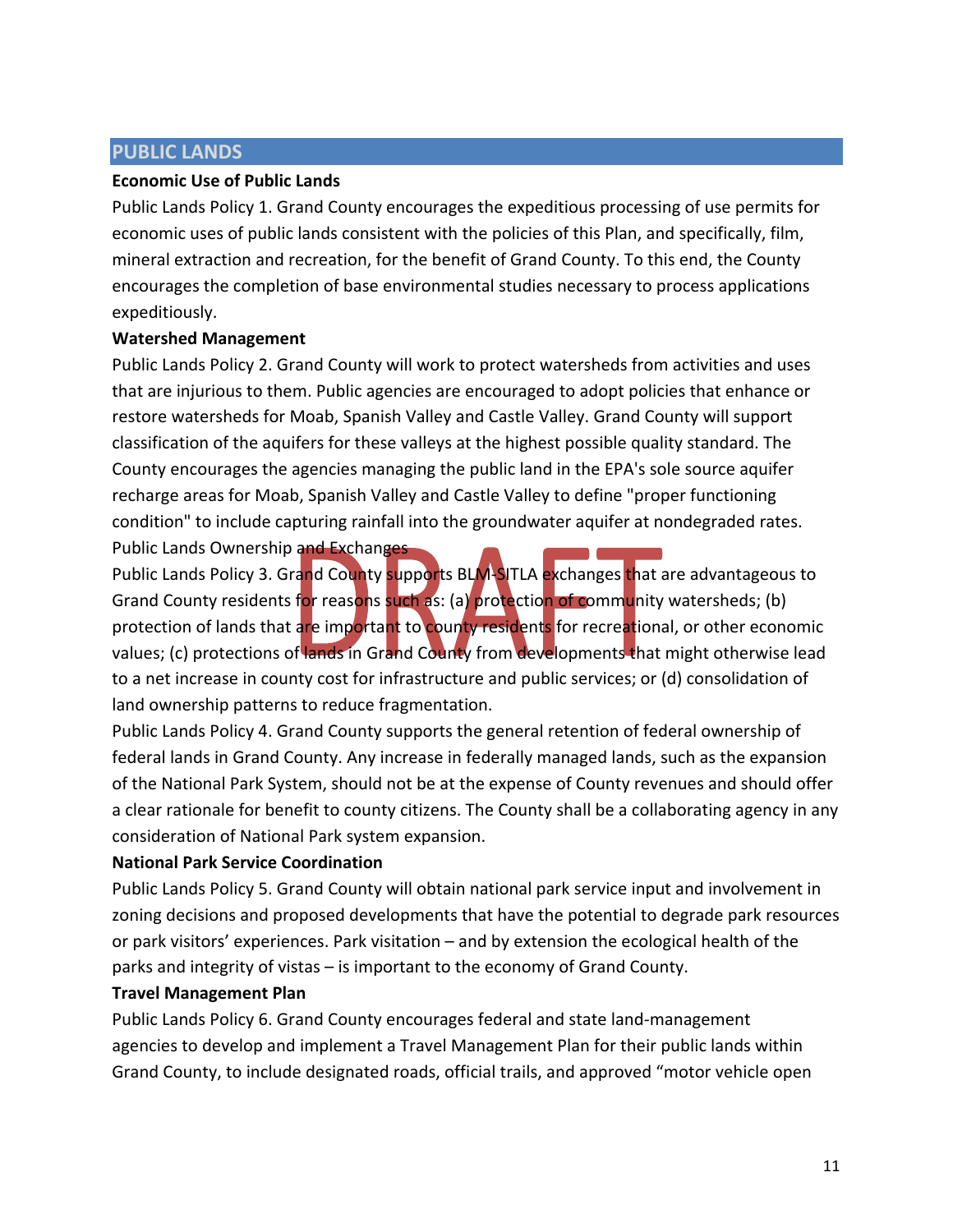areas." The plans should also address types and seasons of permitted uses, supervision and maintenance levels, public education, and enforcement.

Motorized and Mechanized Travel

Public Lands Policy 7. Grand County recognizes that allowing open, cross‐country travel by mechanized vehicles is no longer an appropriate public land management practice. The County therefore encourages the agencies to reclassify most areas currently classified as "open to mechanized travel" to a more restrictive travel designation such as "mechanized travel limited to designated roads and trails." This will protect resource values while still maintaining reasonable access for the public."

Public Lands Policy 8. Grand County strongly encourages the agencies to implement an immediate "No New Tracks" policy, limiting mechanized vehicle use to existing roads and trails, except where otherwise specifically designated. The basis of the no new tracks policy will be the "present tracks" as reflected by the map prepared by the Grand County Road Department, titled "Grand County Class B Roads, April 2002", and including all identified Grand County B roads and "other roads." Motor vehicle use off of those "present tracks" should be limited to the following:

♦ Areas identified by public land managers as "motor vehicle open areas," where motor vehicles are free to go anywhere.

♦ Historically established and specifically identified motorcycle and bicycle trails.

♦ Areas in which public land managers specifically and individually grant permission for additional "temporary tracks" or "new tracks" such as for mineral exploration or other approved new roadways.

#### **Non‐motorized Travel**

Public Lands Policy 9. Grand County will continue to participate in developing a plan that accommodates non‐motorized users including hikers, backpackers, mountain bikers, horseback riders and road cyclists. Official trails will be identified by public land managers, county officials, businesses, and users in the above recreation groups. Trails will include both historically established and planned new trails. Signage, maps, and public education will be used to identify these trails on the ground.

# **User Group Conflicts**

Public Lands Policy 10. Grand County encourages the agencies to resolve conflicts between user groups, particularly where high impact users prevent low impact users from their legitimate use and enjoyment of the public lands for reasons such as noise, dangerous speeds, lasting damage to lands and resources, etc. Such resolutions should bear in mind that all users have a right to enjoy use of the public lands and all users have an impact on the land.

#### **Land Restoration**

Public Lands Policy 11. Grand County contains a number of damaged areas and the County encourages public land agencies to restore these lands.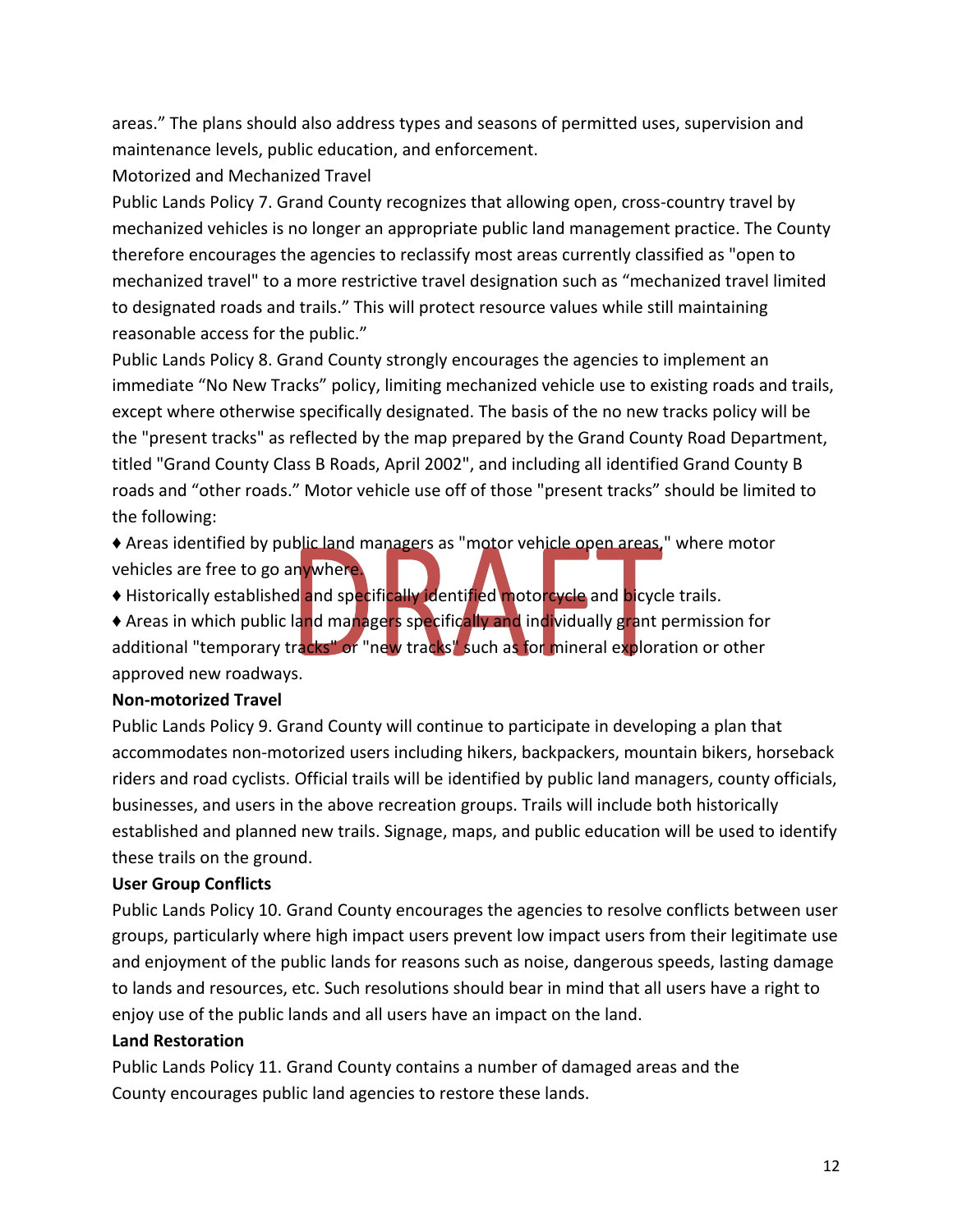#### **Unaltered Vegetation Areas**

Public Lands Policy 12. Grand County contains a number of areas with significant examples of plant communities and soils that are relatively unaltered by historic human activities. These areas comprise less than 5 percent of the public lands in Grand County. Grand County encourages the federal agencies to identify and conserve such areas through administrative designations such as Area of Critical Environmental Concern (ACEC) and Research Natural Area (RNA). These areas represent a significant scientific benchmark for research and understanding of ecological changes. The County will be a participant in the evaluation of candidate areas and the identification of management decisions offering the greatest benefit to the local community.

#### **Special Uses, Events and Activities**

Public Lands Policy 13. Grand County will be involved with public land managers; with new and ongoing events and promote cooperation with the permitting process. Ongoing uses, events and activities should be required to mitigate adverse impacts. Restoration plans should be integrated into the permitting process for both new and old events and activities.

#### **High‐use Areas**

Public Lands Policy 14. Grand County promotes cooperation with federal and state agencies to identify and implement appropriate management of high‐use and specialvalue areas, for example, Sand Flats, Mill Creek, Potato Salad Hill, the Highway 128 Corridor, the Kane Creek Corridor, and Moab Rim Trail. Such management should include vigorous education and enforcement efforts and could be created through congressional means (e.g. National Conservation Area), administrative designation (e.g. Special Recreation Management Area), or locally formed joint‐management partnerships (e.g. the Mill Creek Partnership)

#### **Illegal Dumping**

Public Lands Policy 15. Grand County promotes cooperation with federal and state agencies, and neighboring counties to implement special control measures on public lands where illegal dumping and littering are occurring. Such measures should include posting of "no dumping" signs by the appropriate agency, vigorous enforcement of existing littering laws, and ongoing public education. (See also Sec. 4.2.7)

#### **Unsafe Firearm Practices**

Public Lands Policy 16. Grand County supports creation and maintenance of a public shooting range at an appropriate location, in order to encourage firearm safety and minimize safety risks to the public and the environment. To prevent lead contamination, maintenance will include regular clean up and proper disposal of bullets.

"Demonstration Fee Programs"

Public Lands Policy 17. Grand County opposes unilateral imposition of "demonstration fee programs" by the BLM or U.S. Forest Service on public lands areas. This policy does not apply to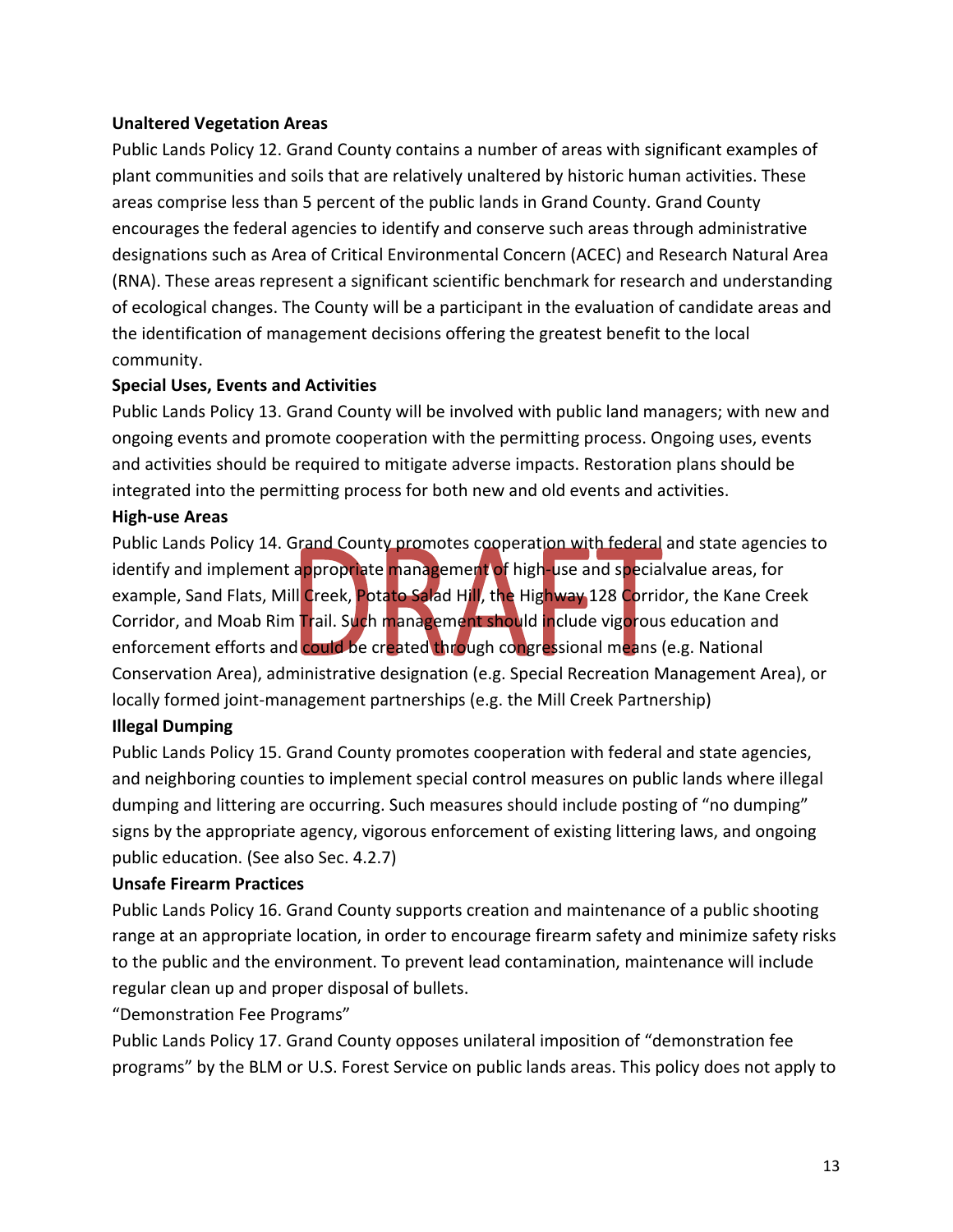National Park Service units, nor does it apply to charging fees for use of specific, developed facilities, such as individual campgrounds and boat ramps. Wilderness

# Public Lands Policy 18. Grand County continues to support the recommendation for wilderness adopted by the Grand County Council in 1995 after extensive public hearings in which all interests were represented. (See Section 7.1.4, Wilderness Plan) Grand County will follow the State of Utah's recommendation concerning wilderness designation where consistent with the interests of the people of Grand County.

#### **Wild and Scenic Rivers**

Public Lands Policy 19. Grand County will participate and promote cooperation with the administering Federal agency for any proposed or designated wild, scenic or recreational river components to the national wild and scenic river system for planning and administrative purposes. Management plans for any component added to this system shall be established to accommodate the component's special attributes and existing regular uses. This designation should not interfere with the current B and D road map developed by the County, unless the County agrees to vacate those rights‐of‐way. [Code 16 U.S.C. § 1279, Withdrawal Of Public Lands From Entry, Sale, Or Other Disposition Under Public Land Laws, and more specifically, (b) Lands Constituting Bed or Bank of River; Lands Within Bank Area] or with any valid existing water right (Code 16 U.S.C. § 1284, Existing State jurisdiction and responsibilities, and more specifically, (b) Compensation for water rights]. Reintroduction of Species to Grand County

Public Lands Policy 20. When reintroduction of animal species to the public lands in the County is considered, Grand County should be a participating agency in evaluating the feasibility and advisability of such reintroduction. The County is particularly interested in evaluating the possible economic impacts of reintroduced species, land use restrictions to protect their habitat, and arrangements to protect or compensate affected land users. Upstream Motorized River Travel

Public Lands Policy 21. Grand County encourages government entities to maintain permits for water craft at current levels for upstream motorized use on the Colorado river between the Highway 191 Colorado River bridge and the Utah‐Colorado state line (except for legitimate emergency purposes). Jet skis and other motorized personal watercraft should be banned from the Colorado River between U.S. Highway 191 and the Utah‐Colorado state line.

#### **Airborne Dust**

Public Lands Policy 22. Grand County will work to evaluate the causes of large amounts of airborne dust in Moab, Spanish Valley, and Castle Valley, assess the various means of reducing the frequency and extent of airborne dust, incorporate reasonable dustsuppression measures into the Land Use Code, and encourage land owners and agencies to adopt management practices that will reduce the amount of dust in the air over the valleys